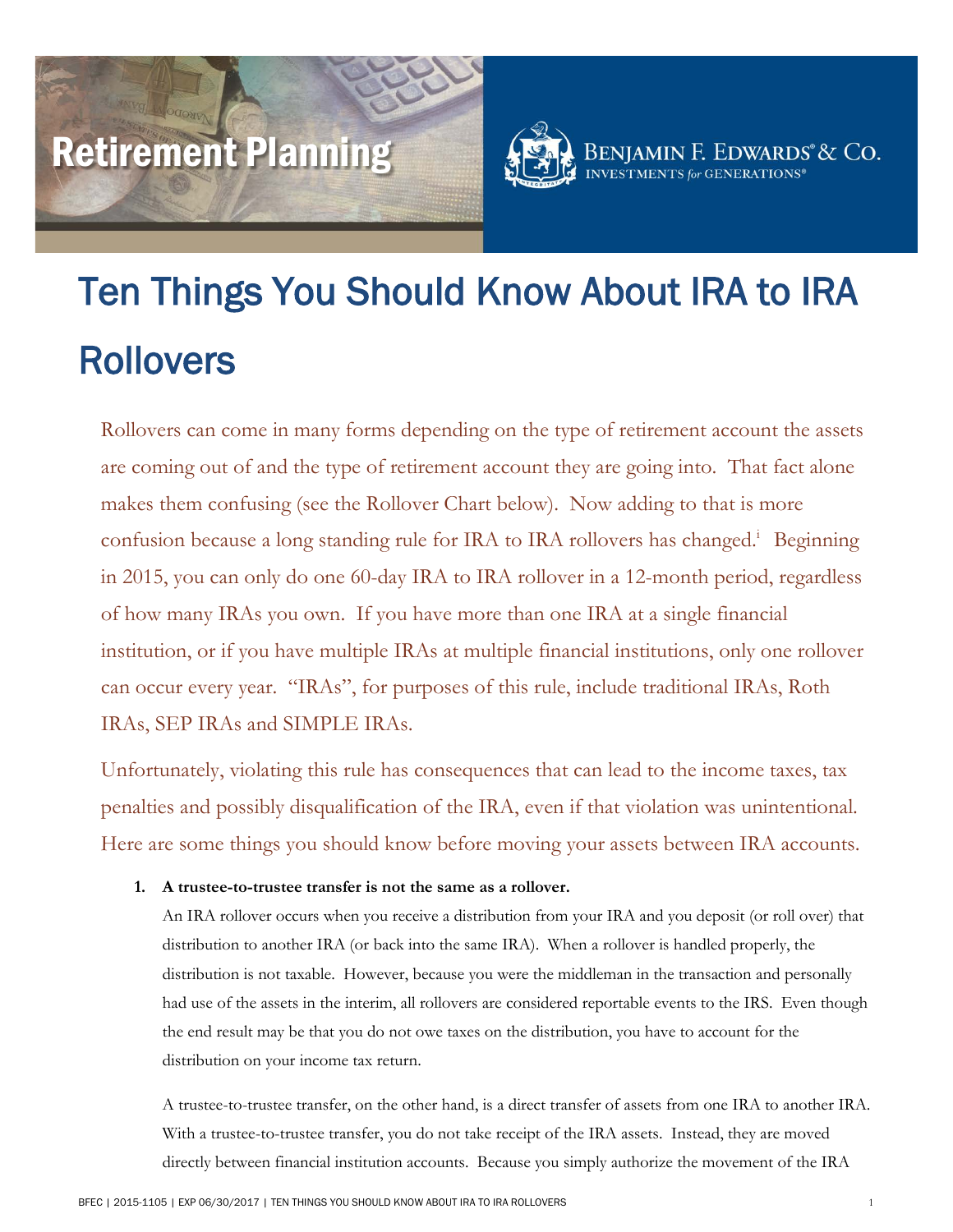assets but do not touch them yourself, transfers are not taxable; they are not reported to the IRS and can be done an unlimited number of times. Even though the direct transfer process may in some cases take a little longer than an IRA rollover, it is a better way to accomplish the same result.

#### **2. The 60-day rule applies.**

An IRA distribution must be rolled over into an IRA or eligible retirement plan within 60 calendar days if you want to avoid paying income taxes on the distribution. If the rollover is not completed within 60 days after receiving the IRA distribution, the amount distributed will be taxed as ordinary income and may be subject to a 10% early withdrawal penalty if you are not age 59 ½ or older. Exceptions are available to extend the 60-day rollover window, but only in limited circumstances where the rollover was not completed due to a financial institution error or due to casualty, disaster, or other circumstances beyond your reasonable control.

#### **3. Not all rollovers fall under the one-rollover-per-year rule.**

The limitation for doing one IRA rollover per year is no longer a one-rollover-per-IRA rule. Beginning in 2015, it is a one-rollover-per-person rule and, as mentioned above, it applies in aggregate across all IRAs that you own including traditional IRAs, Roth IRAs, SEP IRAs and SIMPLE IRAs. However, not all rollovers into IRAs are subject to the once a year rule. The following are *NOT* limited to one rollover per year:

- IRA rollovers to or from an employer-sponsored retirement plan such as a  $401(k)$  including direct or indirect rollovers
- Roth conversions from a traditional IRA to a Roth IRA
- First-time home buyer rollovers that are made when a home purchase is delayed or cancelled
- Qualified reservist distributions that are repaid timely
- Trustee-to-trustee transfers between financial institutions

#### **4. The year is not a calendar year.**

When a distribution is made from your IRA and that distribution is rolled over within the 60-day rollover period, you are not able to roll over a subsequent distribution from any of your IRAs in the next 12 months (365 days).

#### **5. The year begins with the date of the distribution, not the date of the rollover contribution.**

Although the date of the rollover contribution is important when determining if a timely rollover has been made within 60 days, when applying the once a year rule, the 12-month period begins with the distribution date, not the date of the rollover. For example, if you take a distribution from your IRA on May 15, 2015, and complete a timely rollover on July 1, 2015, you cannot roll over any additional distributions taken from any of your IRAs if the distribution is before May 15, 2016.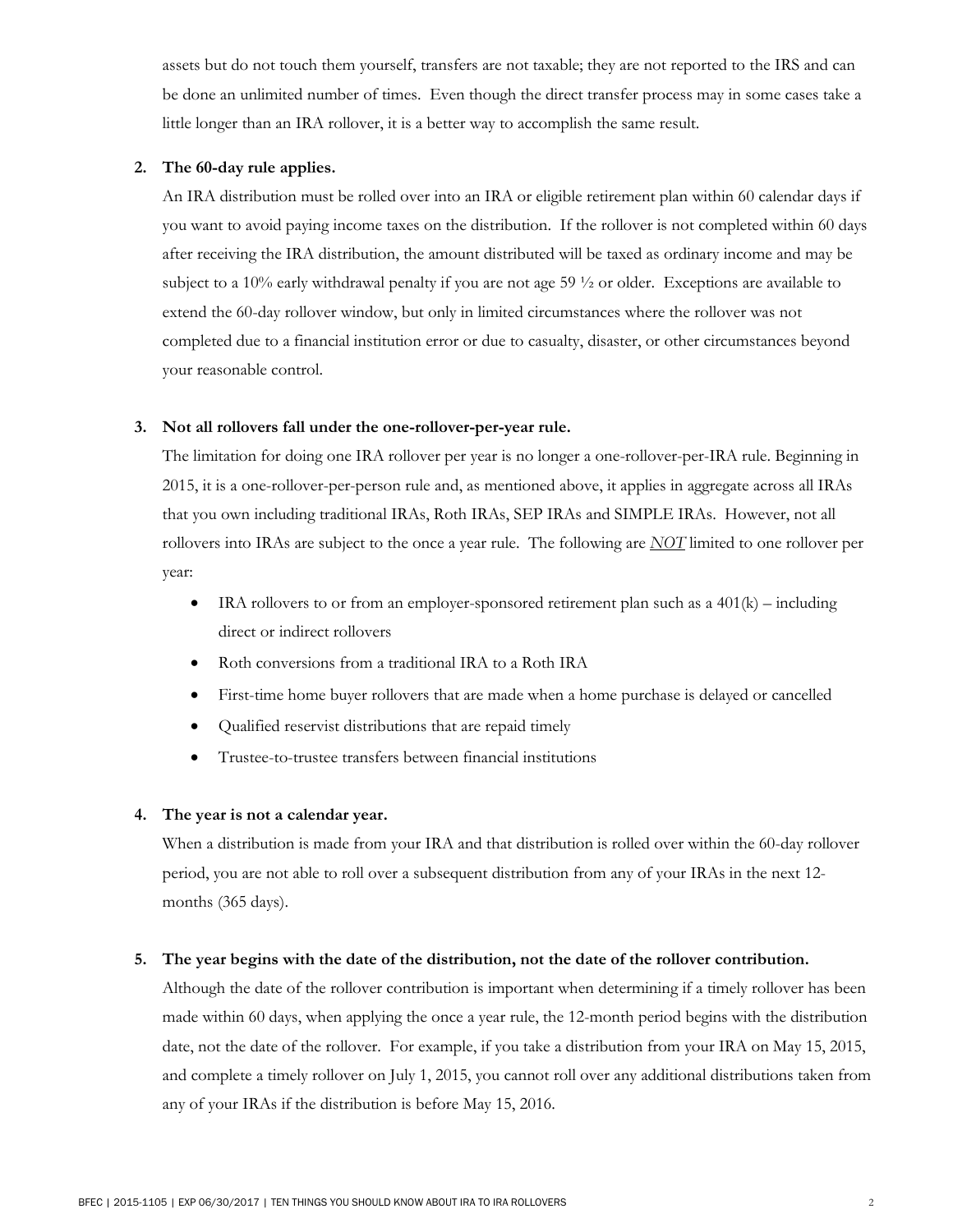#### **6. The same assets distributed must be rolled over.**

In order to properly complete an IRA rollover, the same assets distributed to you from the IRA must be rolled over. For example, you cannot receive IRA assets, sell those assets, and then roll over the cash proceeds from the sale. Your rollover is only tax free if what you contribute to the receiving IRA is the same property that was distributed to you from your IRA.

#### **7. You cannot roll over your required minimum distributions ("RMDs").**

If you are or will be age 70 ½ or older in the year you take an IRA distribution, because you are subject to RMDs any amounts required to be distributed are not eligible for rollover. Each dollar distributed will first go to satisfy that year's required minimum distribution. However, once you have satisfied your RMD for a given year, amounts in excess of the RMD can be rolled over into an IRA if they meet both the 60-day rule and the once-per-year rule. For example, if your RMD is \$10,000 this year and you withdraw \$6,000, you cannot roll over any portion of the distribution because it will be considered part of your RMD. If you take a subsequent distribution of \$6,000 in the same year, \$4,000 would not be eligible for rollover because it represents the balance necessary to satisfy the RMD, but the remaining \$2,000 could be rolled over into an IRA if the 60-day rule and once-per-year rule are satisfied.

#### **8. You cannot borrow money from your IRA or use your IRA as collateral for a loan.**

Generally, a prohibited transaction is any improper use of your IRA account by you, your beneficiary or any disqualified person. Among the list of prohibited transactions for IRAs is borrowing money from it or using it as security for a loan. If you engage in a prohibited transaction in connection with your IRA any time during the year, your account stops being an IRA as of the first day of that year. Disqualification of the IRA treats the IRA as if it were distributed in full, subject to taxes and possible early withdrawal penalties.

#### **9. Inherited IRAs may create additional concerns for the once a year rollover rule.**

If you inherit an IRA from your spouse, you generally can roll it over or treat the IRA as your own. If your deceased spouse had more than one IRA that you would like to consolidate into your own IRA, make sure to use the trustee-to-trustee transfer option wherever available. Absent additional clarification from the IRS, there could be risks associated with inadvertently making more than one 60-day rollover within 365 days from more than one IRA when consolidating IRAs you inherit from your spouse.

#### **10. There is no automatic waiver to fix an inadvertent IRA rollover error.**

If you inadvertently roll over more than one IRA distribution in a 12-month period (or roll over a distribution after the 60-day period has expired), unfortunately the IRS will treat the distribution as taxable in the year distributed. You may also owe an additional 10% early withdrawal penalty on the taxable amount if you are younger than age 59 ½, unless you qualify for an exception to that penalty. In addition, the erroneous deposits will be treated as regular IRA contributions to the receiving IRA, not as rollover contributions. If your additional deposits are more than the annual limitation on IRA contributions